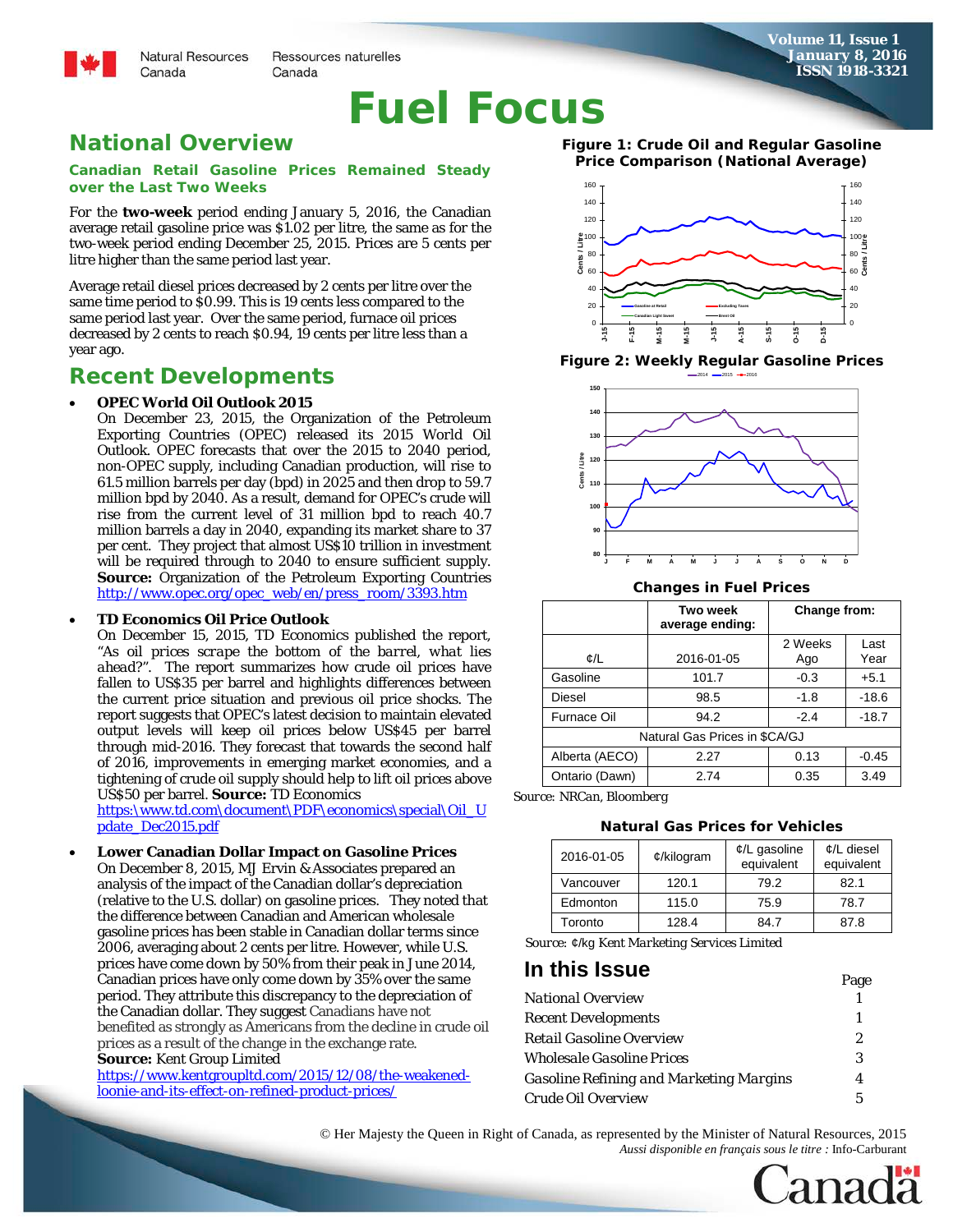

### **Retail Gasoline Overview**

For the period ending January 5, 2015, regular gasoline pump prices in selected cities across Canada remained at \$1.02 per litre compared to the previous report of December 25, 2015. Compared to the same period in 2014, the average Canadian pump price is 4 cents per litre higher.

The **four-week-average** crude oil component of gasoline decreased by 2 cents, averaging 30 cents over the period. This is 12 cents per litre lower than this time last year.

Retail gasoline prices in Western centres increased by less than 1 cent per litre compared to the previous report and ranged from \$0.85 per litre to \$1.24 per litre. Prices in Eastern cities decreased by 1 cent per litre and ranged from \$0.95 to \$1.05 per litre.

At the national level, refining and marketing costs and margins were 33.9 cents per litre, 1.4 cents higher compared to the previous report and 15 cents higher than the same time last year.



#### **Figure 3: Regular Gasoline Pump Prices in Selected Cities Four-Week Average (December 15, 2015 to January 5, 2016)**

 *Source: NRCan \* Regulated Markets*

An estimate of crude oil transportation costs is included in the crude oil estimate for Vancouver (2 cents per litre), Toronto, (4 cents per litre), and Atlantic Canada and Quebec (3 cents per litre)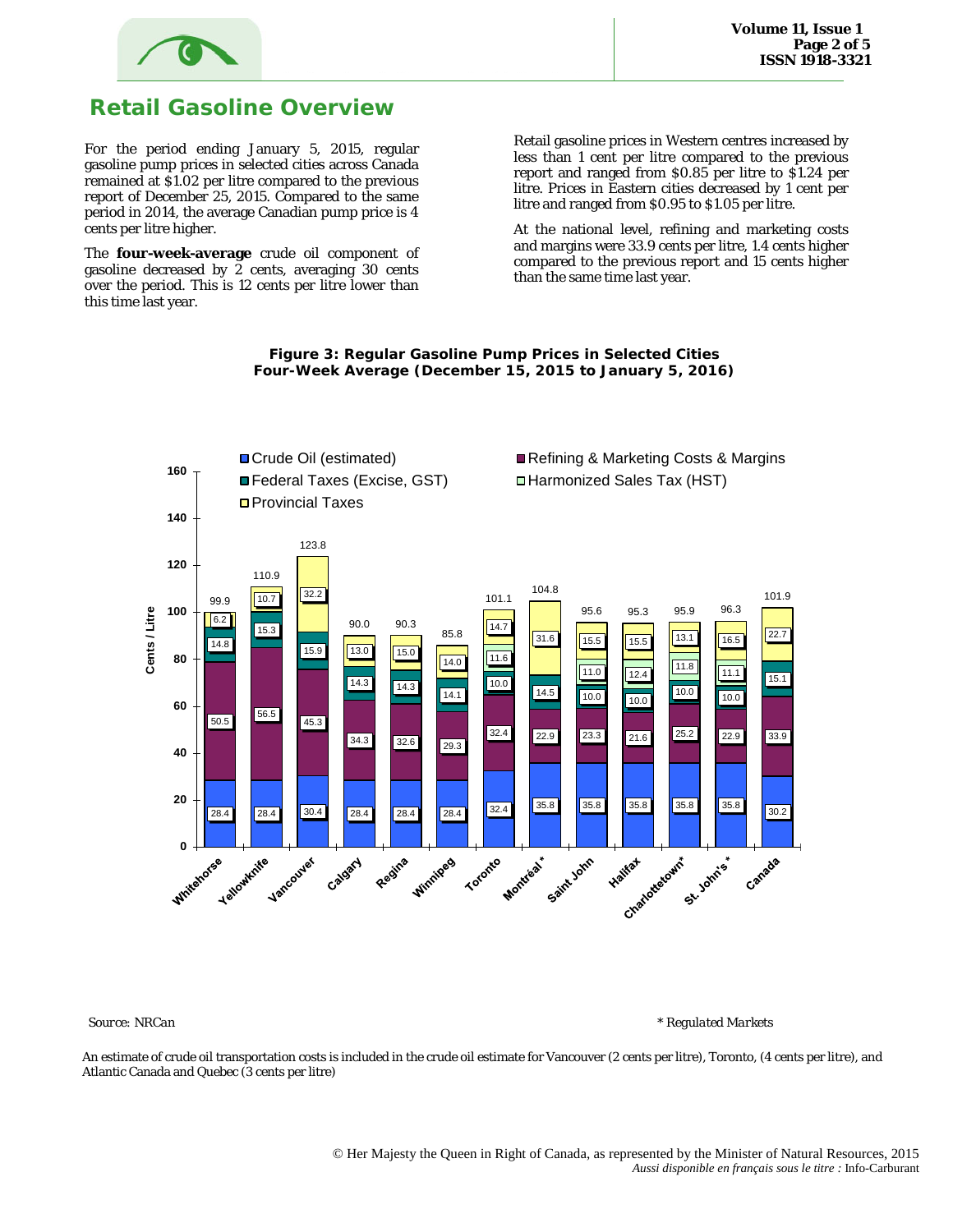

### **Wholesale Gasoline Prices**

For the two week period ending December 31, 2015, wholesale gasoline prices across selected North American cities trended downward, with the exception of Ed monton, where prices increased slightly. Price changes ranged from a decrease of 7 cents per litre to an increase of 2 cents per litre.

Wholesale gasoline prices for the two week period averaged between 49 and 65 cents per litre. This compares to the previous two week period where prices were in the 50 to 67 cents per litre range.

In Western cities, wholesale gasoline prices ranged from a decrease of 7 cents per litre to an increase of 1 cent per litre ending in the 50 to 65 cents per litre range.

Price changes in Eastern Canada and the U.S. ranged between a decrease of 5 cents to an increase of less than 1 cent per litre ending in the 48 to 55 cents per litre range.

Wholesale prices in Halifax are the same as a year ago, while they are between 4 and 14 cents higher than last year in other Canadian cities.



**Figure 4: Wholesale Gasoline Prices**

Rack Terminal Prices for Selected Canadian and American Cities Ending December 31, 2015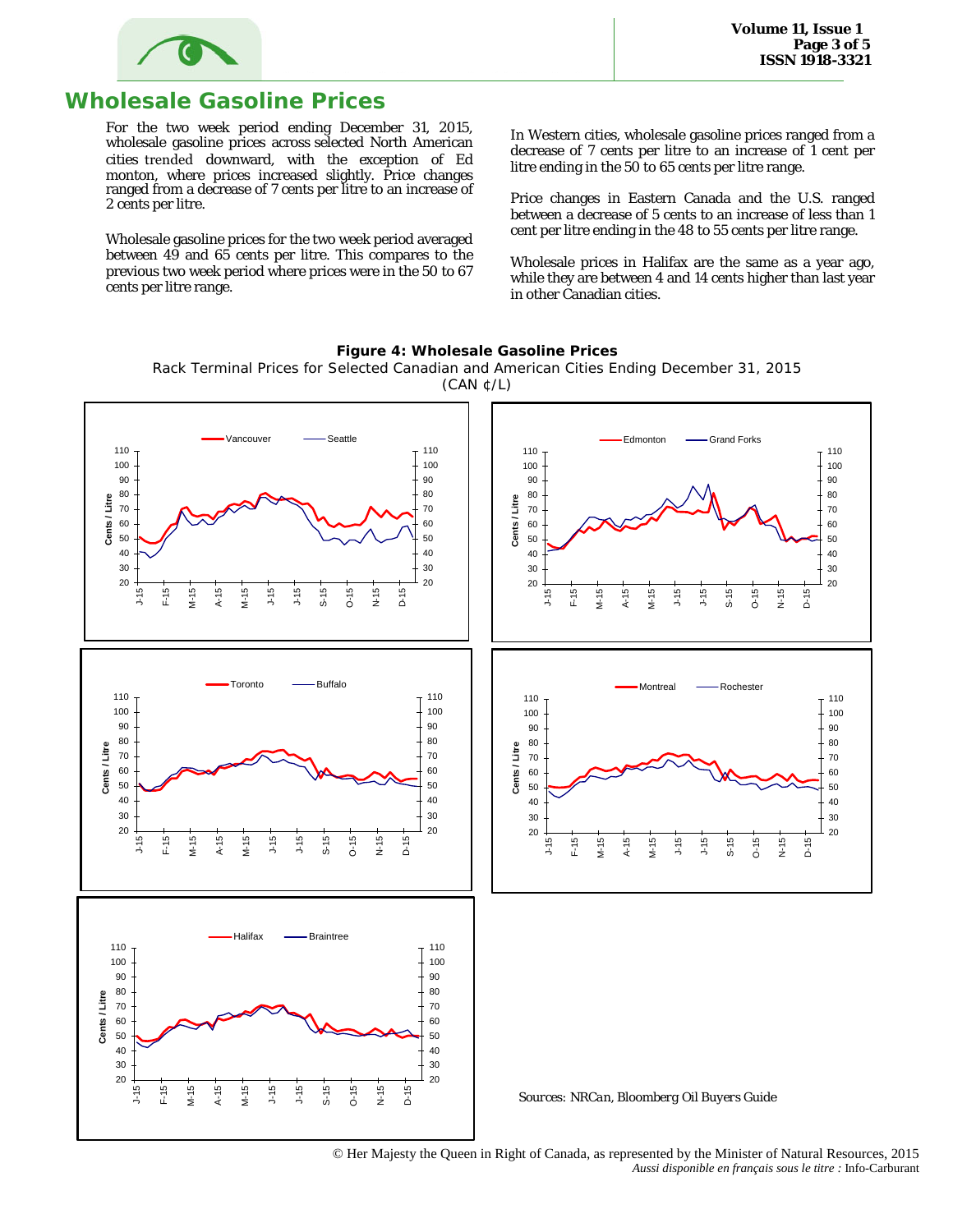

## **Gasoline Refining and Marketing Margins**

**Four-week rolling averages** are used for gasoline refining and marketing margins.

Gasoline refining margins refer to the difference between the price of crude oil and the wholesale price at which the refiner can sell gasoline. The margin includes the cost associated with refining the product as well as a profit for the refiner.

The gasoline marketing margins represent the difference between the wholesale and retail prices of gasoline. This margin pays for the costs associated with operating a service station.

Nationally, the four-week rolling average refining margin for the period ending January 5, 2016 was 25.6 cents per litre, a decrease of 1 cent over the past two weeks. Compared to the same time last year, margins in Canada are 13 cents per litre higher.

Overall, the national average for marketing margins has been steady remaining at an average of 8 cents per litre.



#### **Figure 5: Gasoline Refining and Marketing Margins**

Four-Week Rolling Average Ending January 5, 2016 **-------** Refining Margin **------** Marketing Margin